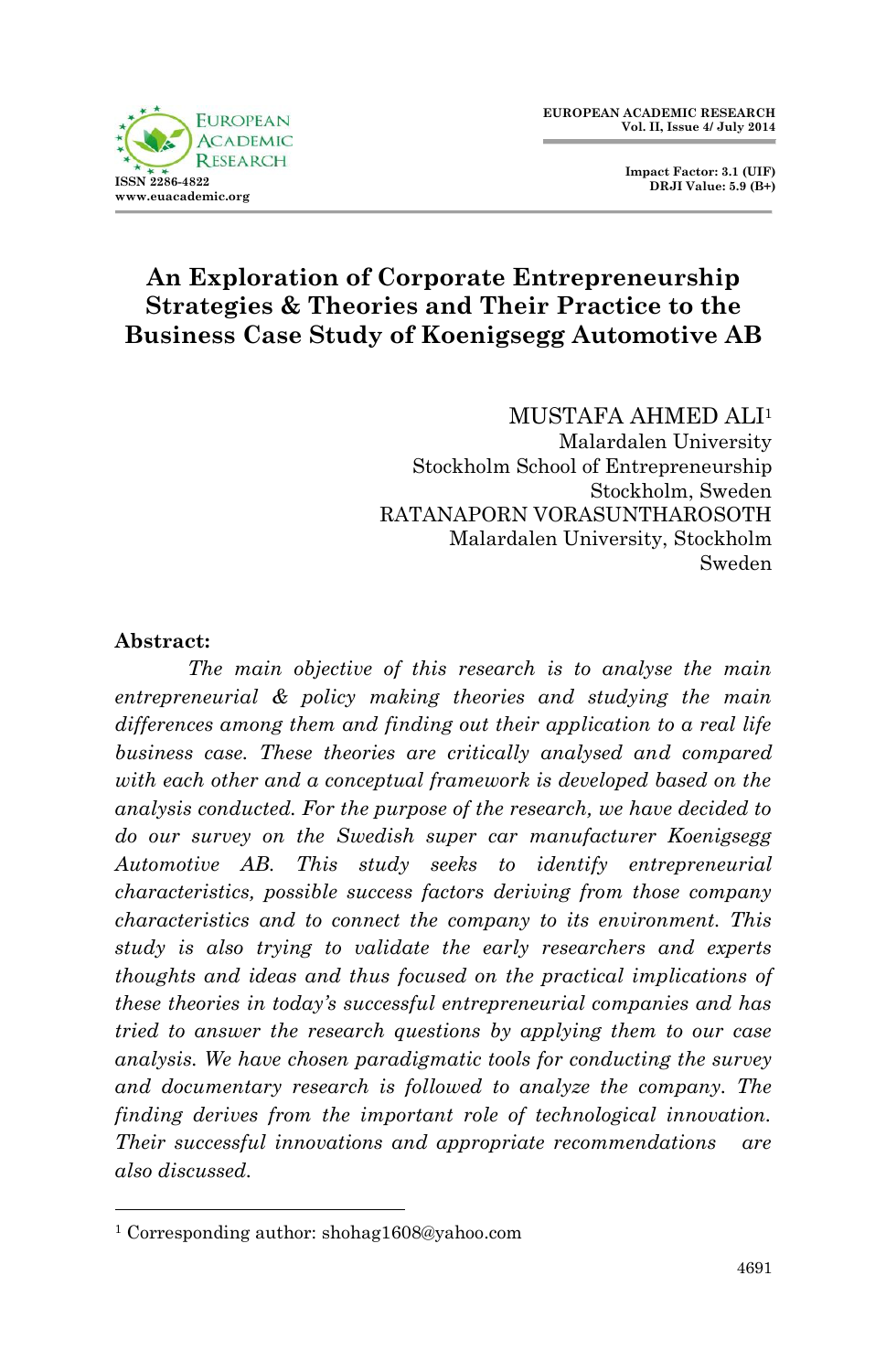**Key words:** Entrepreneurship, Automobile, Customization, Internationalization, Koenigsegg AB, Innovation, SME

### **Introduction and Methodological approach**

The purpose of this paper is an examination of entrepreneurial issues both in a theoretical approach and an application to a real life business case.

The theoretical issues addressed serve to provide a framework which points out factors that can be applied to distinguish entrepreneurial characteristics within an organization. The identification of these factors in a real business case is one main purpose of this essay. Apart from this investigation of internal characteristics, the second purpose is to connect the potentially entrepreneurial company to its external network and business environment. By this, the effects of the regulatory system the company is confronted with should be signified.

This reflects a realist approach in order to give an insight into the research question. In a hypothetic-deductive approach, the hypotheses that the company in question shows clear entrepreneurial characteristics is approached. Due to the fact that a quantitative testing of some kind is hardly applicable in this case, the results remain to a high extend subjective.

As a result, by covering the internal and external perspective, a comprehensive overview of entrepreneurial aspects regarding the business case should be delivered.

The company chosen is Koenigsegg Automotive AB, which we believe to serve as an appropriate and fruitful example to demonstrate the above mentioned issues.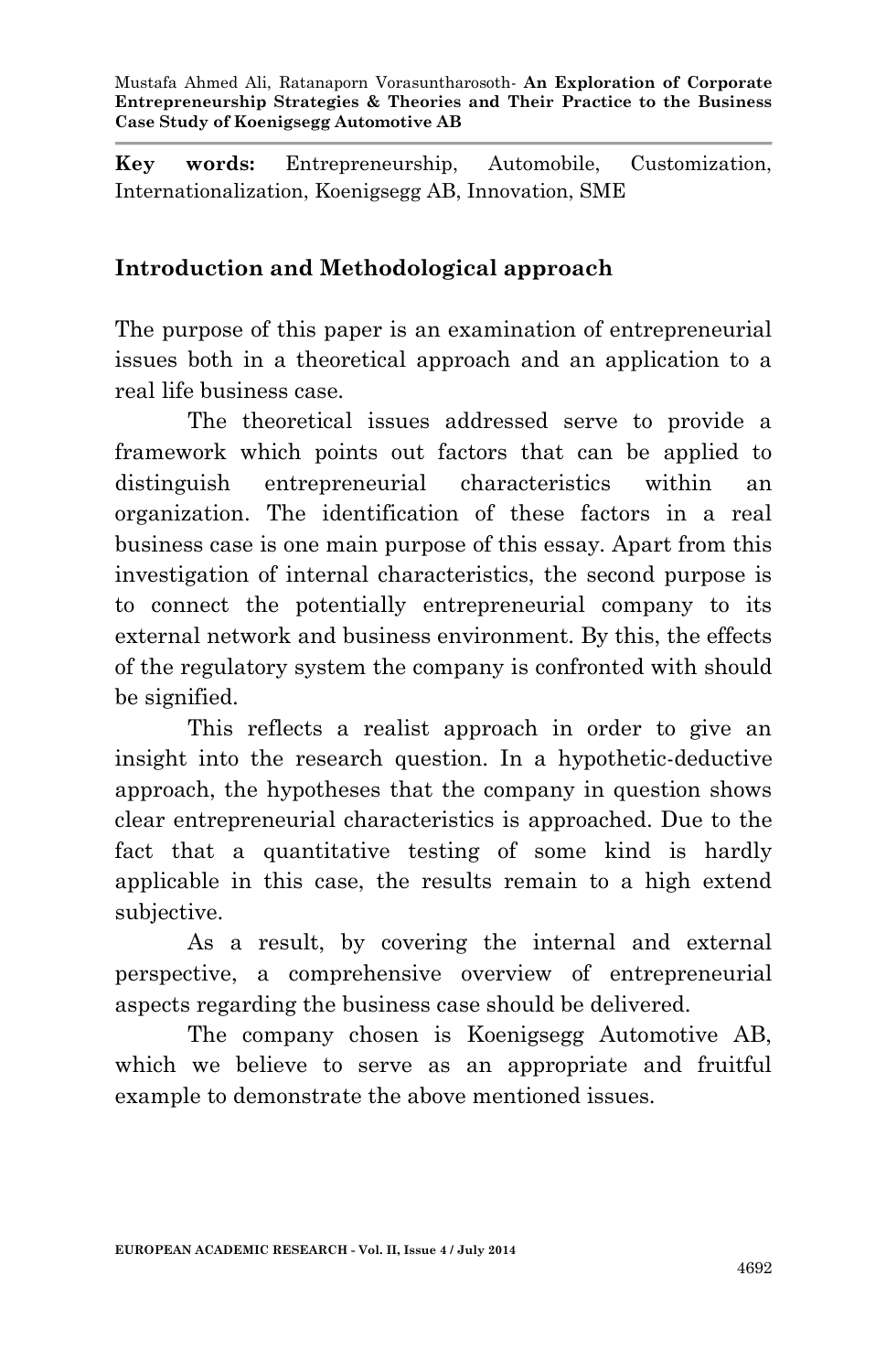#### **Theoretical background and literature review**

To begin with, it would be of advantage to the understanding of the article's concept to look at the evolution of entrepreneur. Various scholars have attempted to describe the word Entrepreneur and what constitutes entrepreneurship. The word 'entrepreneur' comes from the French word 'enterprendre', which means to do something and it was originally used in the Middle Ages in the sense of a person who is active, who gets things done (Swedberg 2000, p.11). In his work 'entrepreneurship as innovation' Joseph.A.Schumpeter outlines a theory which is centered around the idea of entrepreneurship as putting together a new combination for instances the entrepreneur combines already existing materials and thereby produces something novel and innovative. His concept covers the following five cases; (1) The introduction of a new good, that is one which consumers are not yet familiar or new quality of a product.(2) The introduction of a new method of production, that is one not yet tested by experience in the branch of manufacture concerned.(3) The opening of new markets, that is a market into which the particular branch of manufacture of the country in question has not previously entered, whether or not this market has existed before.(4) The conquest of a new source of supply of raw materials or half-manufactured goods, again irrespective of whether it has first to be created. (5) The carrying out of the new organization of any industry, like the creation of monopoly position he placed emphasis on innovation. According to Schumpeter, an entrepreneur is one who combines various input factors in an innovative manner to generate value to customers with the hope that this value will exceed the cost of the input factors, thus generating superior returns that result in the creation of wealth.

 Ludwig von Mises, the author of 'The entrepreneurship and profit' argues that entrepreneurship consist of correctly figuring out what customers want well ahead of the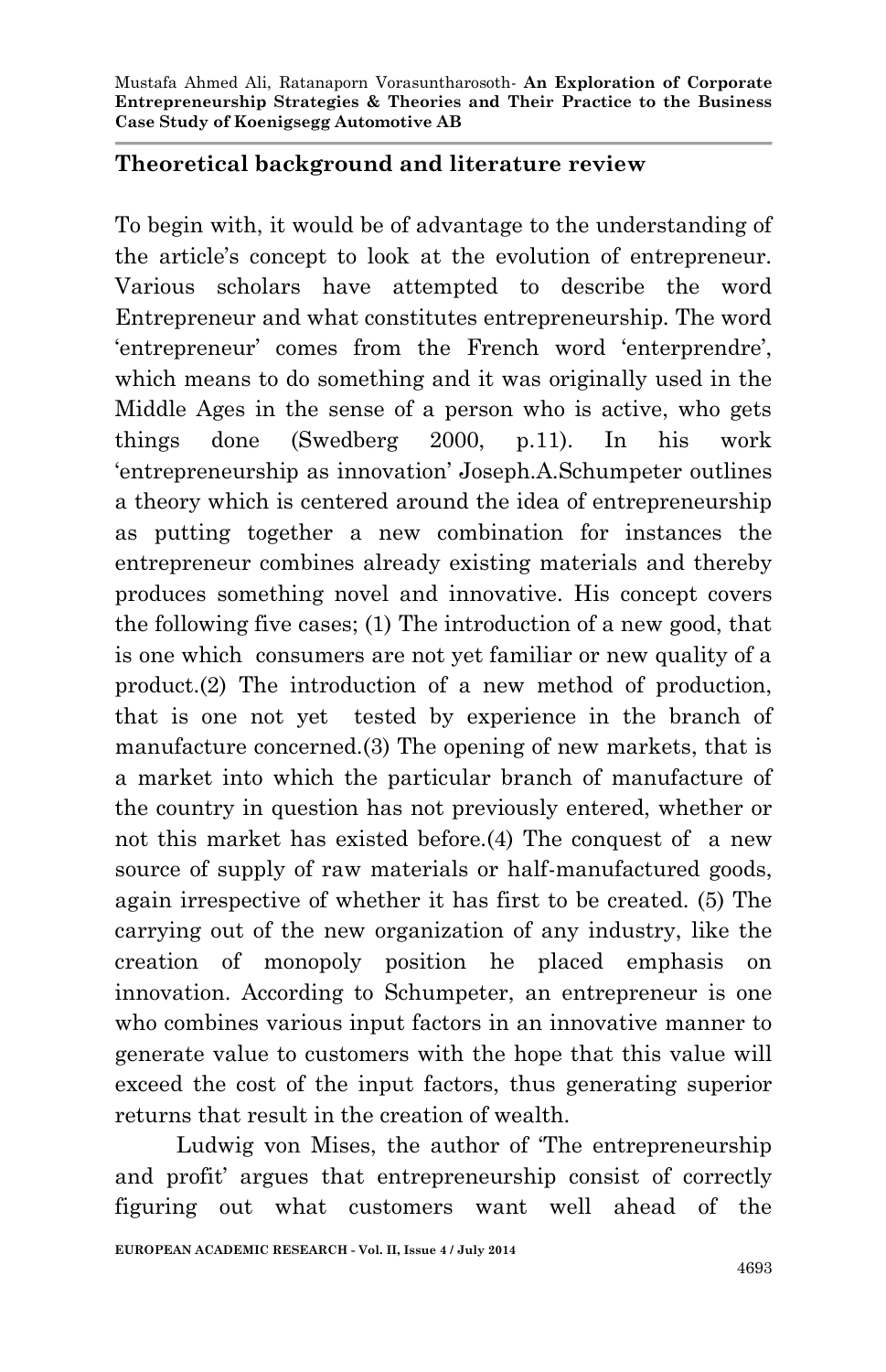competition. He also adds that if the entrepreneurship is successful in doing this, he or she will be able to produce more cheaply than the competitors and hence make a profit. Although his essay seems provocative but it has practical implications. Another work similar to Mises is that of Martin Lipset the author of 'values and entrepreneurship in America'. He points out that entrepreneurship involves more actors than one entrepreneur and this raises the practical question of how the entrepreneur should be related to this issue. Lipset's argument imposes constraints as well as creates possibilities in society while alternatives will be chosen. According to Lipset, a culture is influenced by host of social factors, including religion, education, the role of the military, and so on. Entrepreneurial activities are a rigorous process, no theory is best at describing evolution of the concept concerning entrepreneur. It embraces all aspect of creativity, innovation, adaptability to changes, risk taking and profit making. According to Richard Swedberg, no one is an entrepreneur forever, only when the individual or organization constantly innovate, entrepreneurs with particular talents and ambition are increasingly looking to sell their products around the world.

## **Application of the framework: The case of Koenigsegg**

# **3.1 Company Description**

## **3.1.1 History**

Koenigsegg is a Swedish supercar manufacturer. The founder of the company, Christian von Koenigsegg, with the dream of creating the perfect sport car, launched the Koenigsegg project in the year 1994. The concept of the supercar was defined following Christian's guidelines from the commencement of business –a two-seat mid-engine construction with a hardtop, all based on the state of art Formula One technology. In 1995, Koenigsegg moved to the new premises in Olofström where the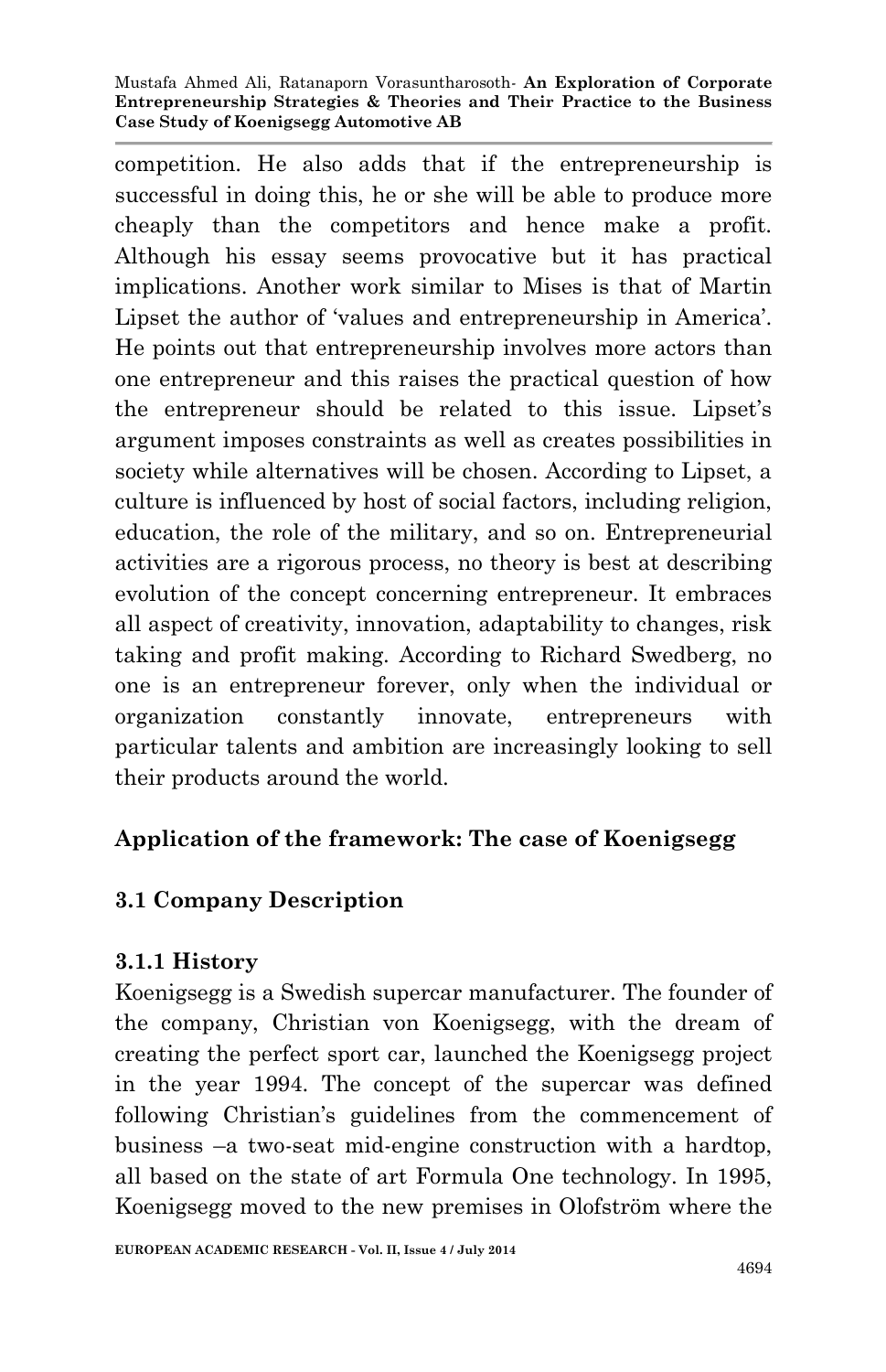first prototype was completed and was ready for evaluation. Lots of testing on racetracks, roads and in the Volvo wind tunnel was conducted in the year of 1996 and some renowned race-car drivers such as Picko Troberg, Calle Rosenblad and Rickard Rydell were invited to test the prototype. The satisfactory test results proved its concept of a supercar to be practical. The Koenigsegg CC prototype was shown at the Cannes film festival in 1997 and the show was so successful that the company afterwards started to manufacture finished products. In the next year, the Koenigsegg team completely focused on perfecting the final product and 57 different tests of the car were conducted to ensure the international certification regulations. Besides, a new facility near Ängelholm in southern Sweden was purchased and a series of production infrastructure was built up. (Koenigsegg 2005)

During the spring and summer of the year 2000, the first production prototype vehicle was assembled and tested to meet the deadline of September 28th, when the finished product would face the judgment of the world at the Paris Motor Show. Meanwhile, a fully scale production line of the cars was being arranged at the Koenigsegg facility and later in the same year Koenigsegg started the series-production of the CC 8S model. Because of its successful presentation at the Paris Motor Show, the company was mentioned in most of the world's car magazines. It also received several design awards, among them the prestigious German Red Dot award and a prize for excellent Swedish design. The Swedes voted the Koenigsegg CC 8S the Car of the Year 2001 in the Swedish magazine Automobile. The Magazine Car and Driver performed a series of test to the car and found it extremely competitive on most items such as acceleration, lateral g and braking. (Koenigsegg 2005)

The first customer Koenigsegg CC 8S was assembled and handed over to the owner at the Geneva Motor Show in March 2002. Though the assembly line at the Koenigsegg plant was still under construction, the working team managed to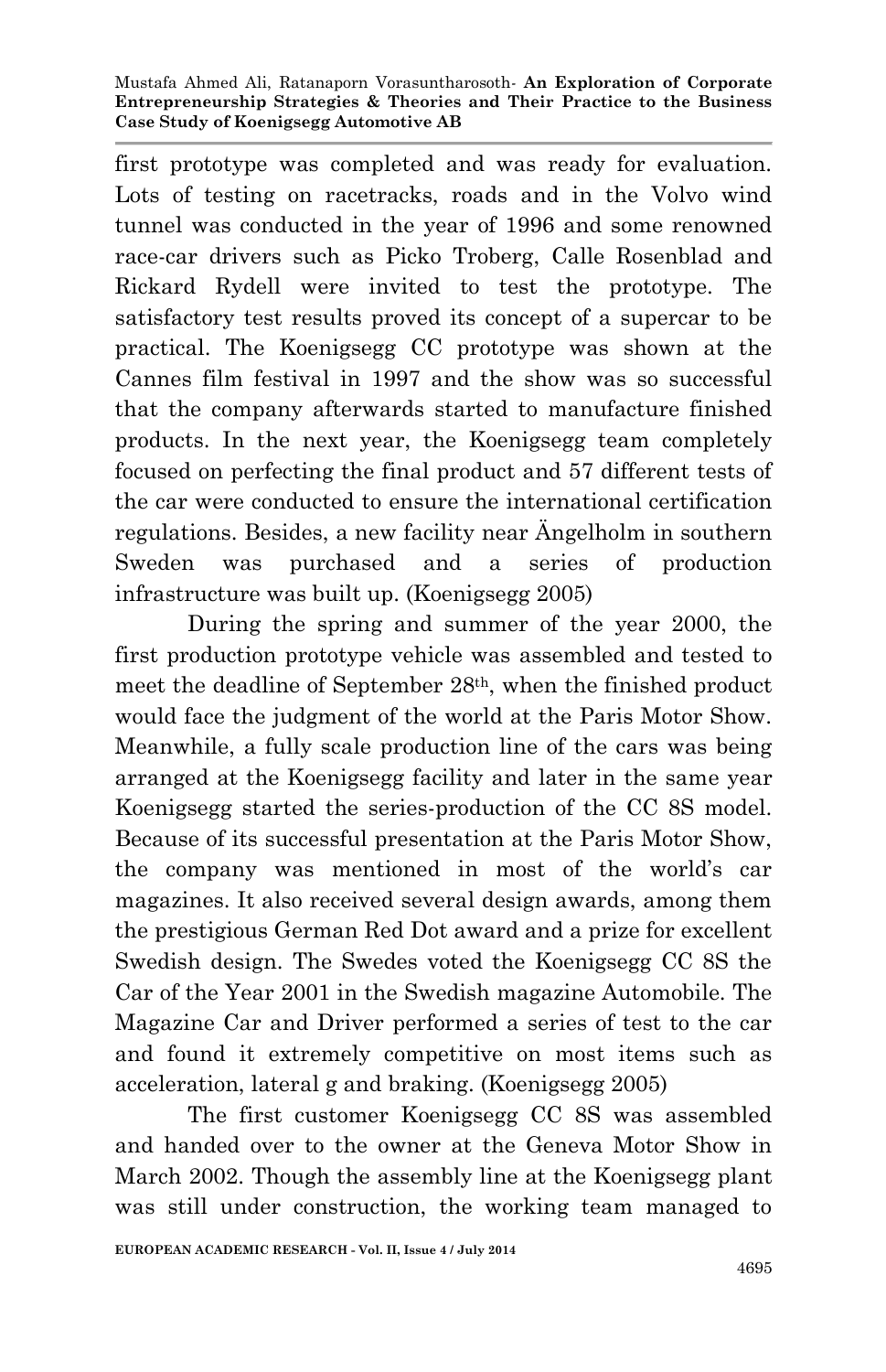complete five cars during the year. In September Koenigsegg was launched in Asia, with two cars featuring in a spectacular premiere at the Seoul Car Show. (Koenigsegg 2005)

In the spring of 2004 Koenigsegg presented the CCR, the new 806 hp model at the Geneva Motor Show. The CCR features several new components that interact to greatly improve its performance in order to break the high-speed record and travel faster than 395 km/h. (Koenigsegg 2005)

## **3.1.2 Products**

Koenigsegg models are built to excel on the road or racetrack, yet are still highly comfortable for long distance traveling. (Koenigsegg 2005) The Koenigsegg CC 8S was the first model and its history can be traced back to the year of 1994 (Koenigsegg 2005). However, CC8Smodel's production line has been discontinued (Koenigsegg 2005). Current production mainly concentrates on the model of magnificent 806 hp CCR, which now holds the Guinness World Record for the most powerful streetcar (Koenigsegg 2005).

The Koenigsegg CCR is the improved version of the CC. It exhibits several technological changes to the engine, chassis and the body. Most notable improvements are the new headlight arrangements, the boldly shaped side air intakes and the rear air outlets. The CCR is also equipped with a front splitter to further optimize high-speed aerodynamics. But the development of the CCR engine is the main resource of its enhanced performance. A Bi-compressor Centrifugal Supercharging System boosts the engine with twin parallel mounted Rotrex compressors that help to generate the 1.4 bar boost pressure needed to create the colossal output. The engine's power output reaches the extreme peak value of 806 hp at 6.900 rpm. The torque curve also shows very high figures over a broad spectrum of revs with a peak value of 920 Nm (678 ft-lb) at 5.700 rpm. Other CCR technological specifics include the cutting edge brakes, new racing shock absorbers, a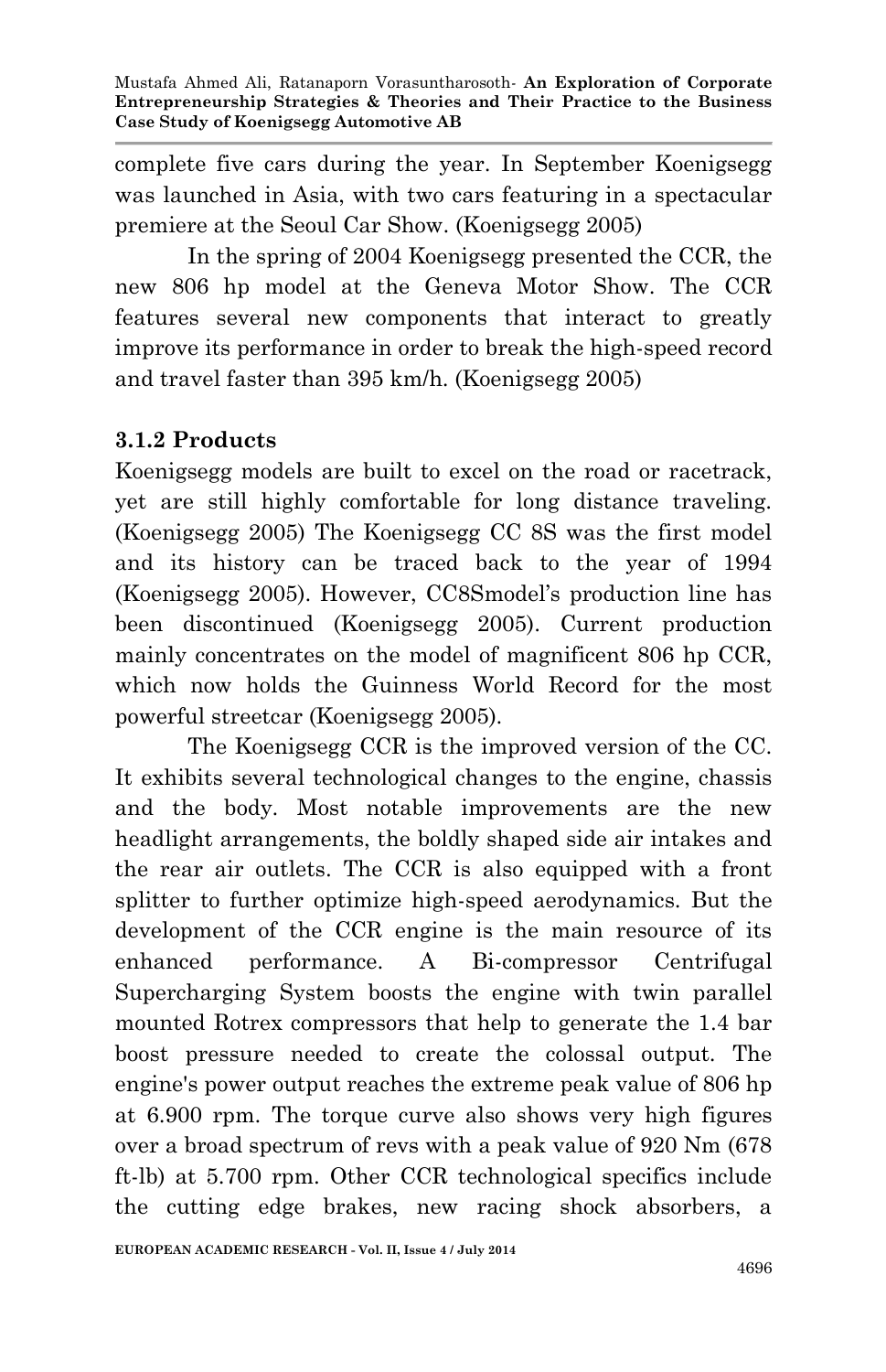monologue carbonfibre intake plenum, the CCR advanced throttle and an increase of size to 19" for the front wheels. All these modifications contribute to the outstanding quality of CCR The decoration of a silver ghost on each CCR vehicle is to honor the Swedish Fighter Jet Squadron No. 1, which left its premises to Koenigsegg after being closed down by the government in 2003. The ghost was the squadron's symbol, which has encouraged the Koenigsegg crew to move forward for the supreme end. (Koenigsegg 2005)

80 % of the parts in a Koenigsegg car were developed inhouse by Koenigsegg's own crew ((Koenigsegg 2005) and each aspect of Koenigsegg's design seeks to serve its ultimate objective of speed. The surfaces are shaped to perfectly aerodynamic. Both the body and chassis of a Koenigsegg are made of extremely lightweight carbon fiber composite, reinforced with Kevlar and aluminum honeycomb. Its race-bred suspension system brings the driver in control of all movement, even under the toughest racing conditions. Koenigsegg creates cars as per each costumer's specific requirements, so each car is an individual piece of art. Furthermore, crash-tests have verified that at least in terms of safety, a Koenigsegg is a truly Swedish car. (Koenigsegg 2005)



 **The Koenigsegg CCR The squadron's symbol** (Source: [http://www.koenigsegg.se/thecars/index\)](http://www.koenigsegg.se/thecars/index)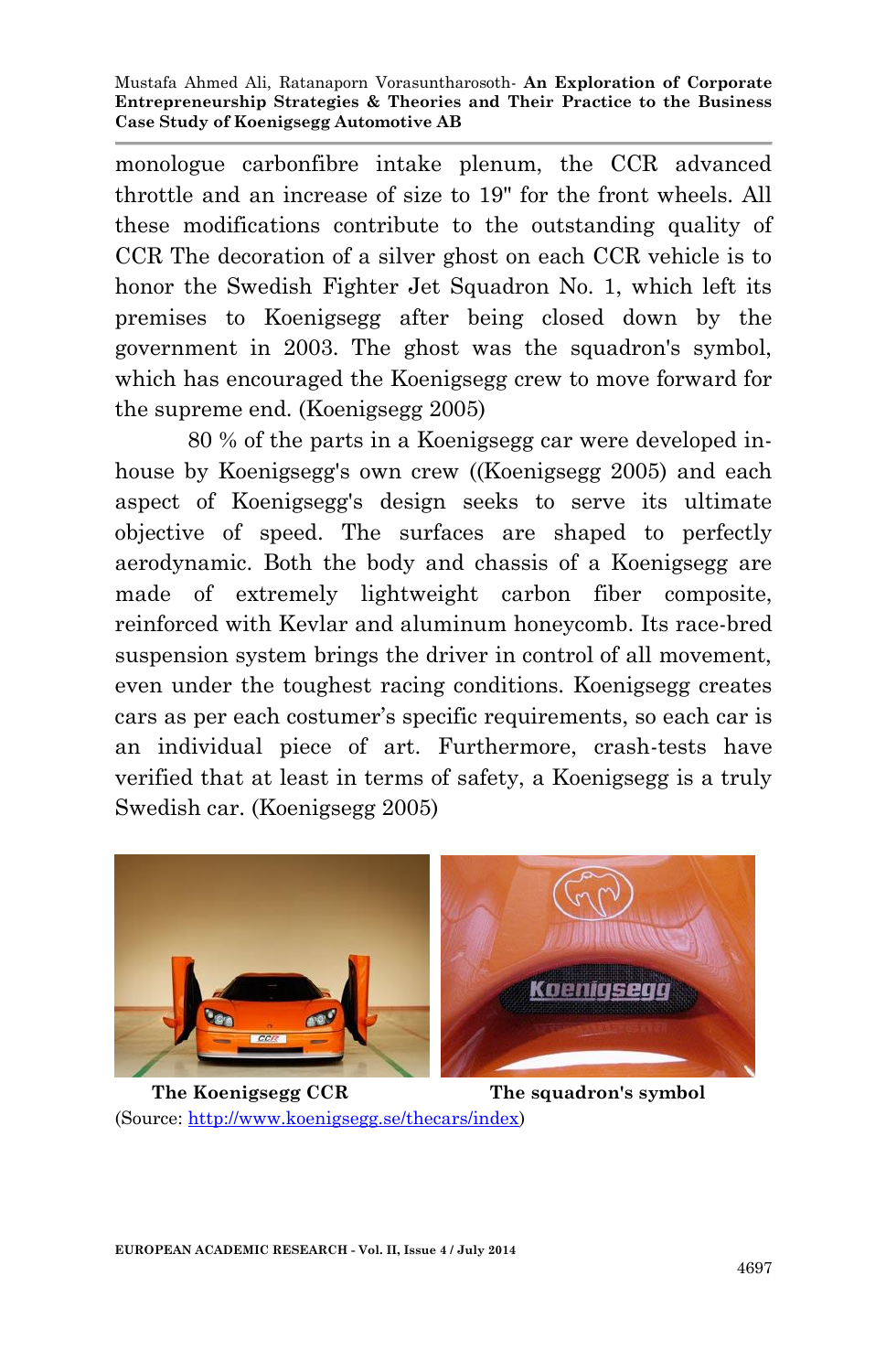### **3.1.3 Present status**

The Koenigsegg headquarters lie in a large Fighter Jet facility located in southern Sweden, near the city Ängelholm (Automobile Profiles and Reviews). The company has a working team of about 30 full-time staff, which include 4 engineers, 3 R&D staff, 4 composite technicians, 4 pre- assembly staff, 2 engine assembly staff, 5 final assembly staff, 2 storage staff and 5 at PR, sales, administration and leadership. Extra personnel are employed only when necessary, for example, the need for development. The present production capability e.g. 4 stations in the pre-assembly hall and 3 in the final assembly hall can support the simultaneous assembly of 7 vehicles (Koenigsegg 2005).

The Super test conducted by Sportauto chief-editor Horst von Saurma is regarded as a true benchmark of performance. On the 17th and 18th of October 2005, the Koenigsegg CCR was presented in the Supertest. Though the weather conditions didn't reach the ideal level, the Koenigsegg car still managed to achieve an outstanding performance with a time of 7 minutes and 34 seconds around the Nürburgring Nordschleife, with comparatively cold tires, minimizing the grip level. Besides, with the outstanding speed of 313 km/h, the Koenigsegg CCR created the fastest ever recorded speed on the long Doetinger Hoehe straight (Koenigsegg 2005). But the Koenigsegg team will never stop improving, and miss any good opportunities of talent showing itself. The 28th of February to 12th of March 2006, Koenigsegg will be present at the 76th Salon International Del' Auto in Geneva (Koenigsegg 2005).

# **3.2 Entrepreneurial Character**

In order to make a better and more substantial understanding with respects to entrepreneurial character of Koenigsegg Automotive AB, we could draw on the relevant framework generated by Joseph A. Schumpeter who is considered to be the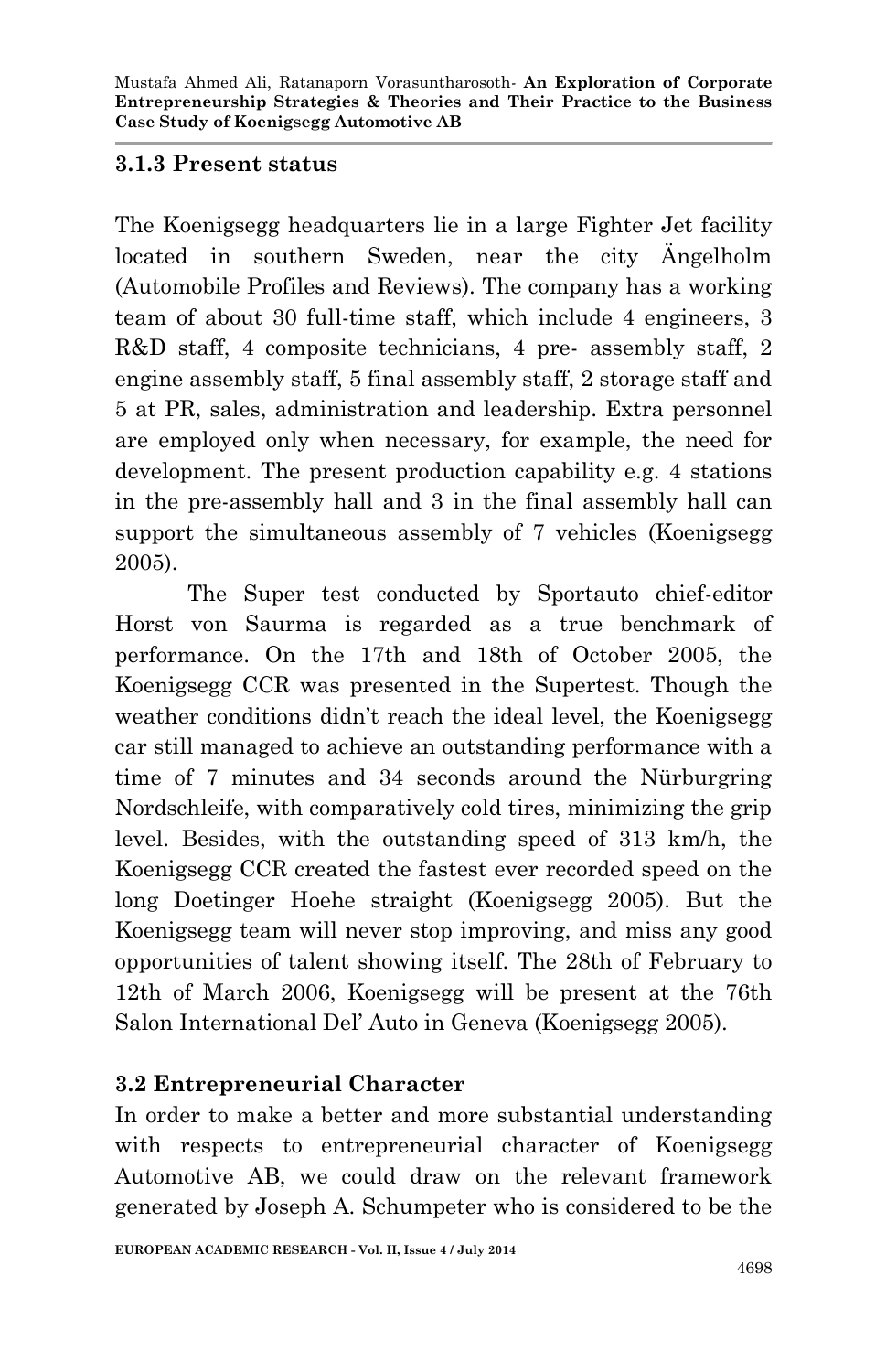main figure in the literature on entrepreneurship (Swedberg 2000, p. 12). This has led to two analysis issues as follows;

## **3.2.1 Innovative aspect**

Focusing on the definition which explain entrepreneurship as the making of a '*new combination*' of already existing materials and forces; and that entrepreneurship consists of making innovations, as opposed to inventions (Swedberg 2000, p.15), Koenigsegg is undoubtedly qualified to demonstrate these distinctive characters. Holding on to the core idea of developing the world's supercar, the company partners with distinctive suppliers in relevant industries who contribute to Koenigsegg's product superiority and success. If we touch on certain examples, e.g. Advanced Composites Group (ACG), which is established as the world's leading supplier of composite technology and material into the motor racing industry (Advanced Composites 2005), Accurate Technologies Inc. (ATI), a company primarily recognized as a quality provider of precision automotive test and measurement instruments (Accurate Technologies 2005), and Michelin, internationally known as the tire manufacturer, from this, it will not be wrong to say that these partners are world-wide leading manufacturers in their industries.

Even though Koenigsegg deals with the sportcar industry with already existing strong manufacturers such as Ferrari, it is considered to be entrepreneurial in that with its own establishment, the company chooses to target an exclusive product-offering to a selected group of customers, a market niche. With the sportcar's ability to reach higher top speeds and more power than any other contemporary series-produced car, one might think it is designed to be compatible with racetrack use. However, what makes Koenigsegg's product-offering more attractive to customers and unlike certain sportcar brands is that it is actually tailored to be compatible with both road and racetrack, not just either one, and is also highly comfortable for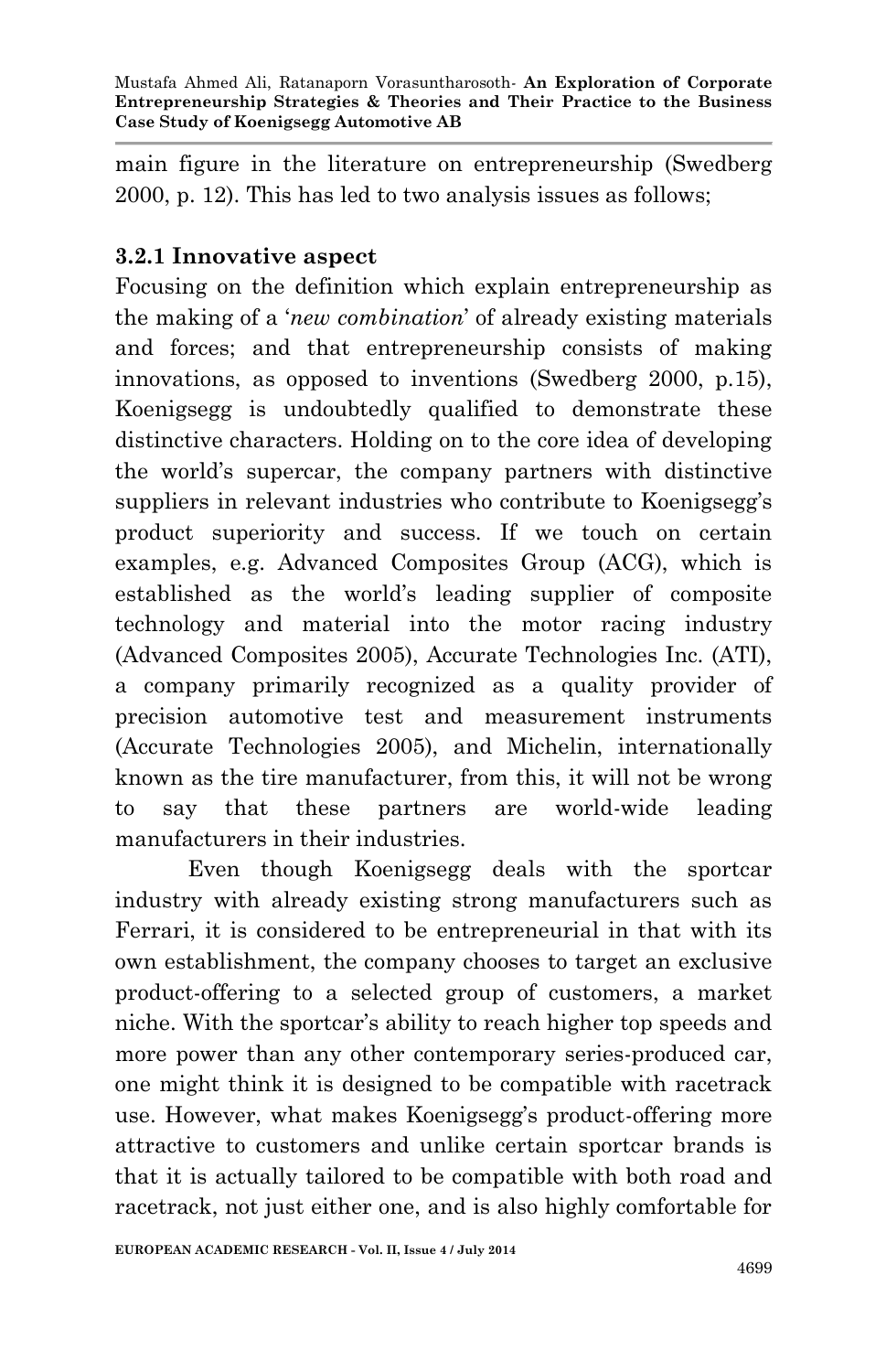long distance traveling, allowing it to catch the attention of more potential buyers in specific markets (Koenigsegg 2005). The description above can be referred to certain main type of entrepreneurial behaviors classified by Schumpeter and these classifications can be used to justify Koenigsegg company as being entrepreneurial due to the fact that, firstly, it manages to introduce a new good accomplished by realizing superior combination of existing and new technologies together. Secondly, it succeeded in opening up a new market with specific elites as targeted group and lastly, it managed to establish a new organization within the supercar industry (Swedberg 2000, p.15).

# **3.2.2 Personal motivation**

It is well understood that Christian von Koenigsegg has long been dreaming of creating the perfect sportscar (Koenigsegg 2005). With specific ideas, it is apparent he has a determinant goal to realize supercars, unique in their design and components and superior to their contemporary auto class. Christian's dream is now projected through existing Koenigsegg's production, yet, development effort to maintain production superiority has never seized to stop at Koenigsegg.

This fact has contributed to our understanding that the most dominant motive of the initial establishment of Koenigsegg Automotive AB fits what Schumpeter classified as 'the joy of creating' , which can be interpreted in another way as the satisfaction of getting things done (Swedberg 2000, p.16). Simply put, Koenigsegg himself has had a dream to build a super car, he strongly believed in the potential of his ideas, gathered required competent personnel to make what he believed become reality, and today, Koenigsegg Automotive AB is established as one of the top supercar manufacturers in the world (Koenigsegg 2005). It is interesting to consider that this very point also signifies, according to Weber, a charismatic leader quality in Koenigsegg himself; by projecting the strong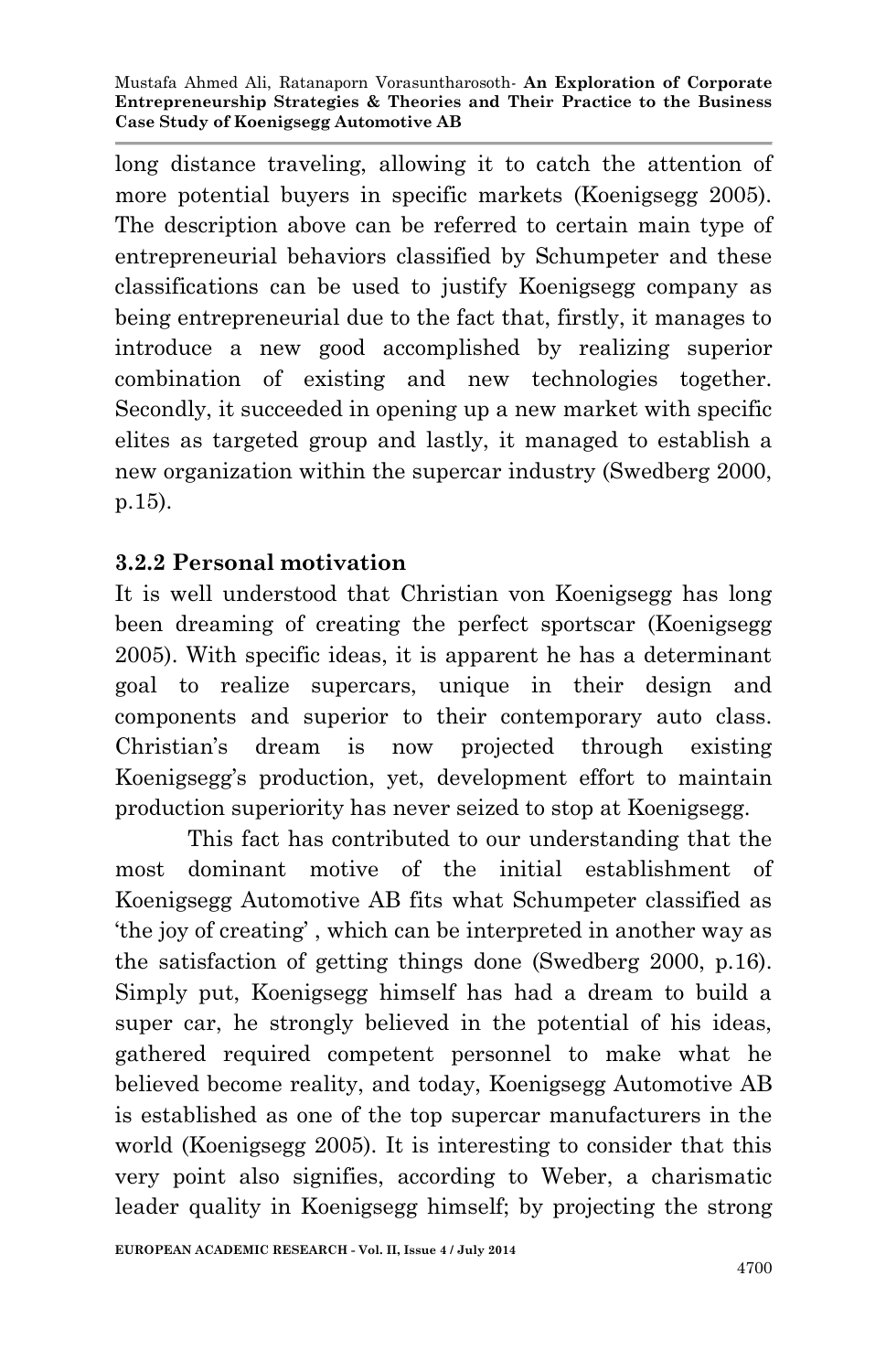believe in his business idea along with his determinant personality, this should have more or less contributed to the support and supplies he has received from agencies surrounding him and his organization.

In addition to this very point, two other logics from Schumpeter also characterize the initial establishment motive for our case-study; the dream and the will to found a private kingdom, and the will to conquer. The latter seems, however, to be more apparent than the former in that Koenigsegg, the originator and CEO of Koenigsegg Automotive, implies through the publication of the company's official website that he wishes to prove to the world that a small group of innovative and skillful people can build up a globally known world- class car brand (Koenigsegg 2005). As for the former logic, it can be argued that any business owner and entrepreneur who found his or her own business undeniably enjoy the knowledge of having the independence and decision power which would come along with running one's own business. This latter point can simply be served as a basic drive for an entrepreneur's business establishment. Therefore, it should be safe to state that the company in question hereby also falls in this very case.

#### **3.3 Success Determinants**

When interviewed regarding the accomplishment the company has had so far, the founder and the CEO stated clearly that despite the low Entrepreneurial spirit and a long history of Social Democrat in Sweden, he was determined to produce a car that the whole world will be in awe at. He had a long childhood dream to realize and nothing could stand on his way to stop him doing that. (Swedish supercar not for chickens 2005).Today Koenigsegg is one of the most powerful producers of super cars in the world.

The company accomplishments can be associated with the following factors: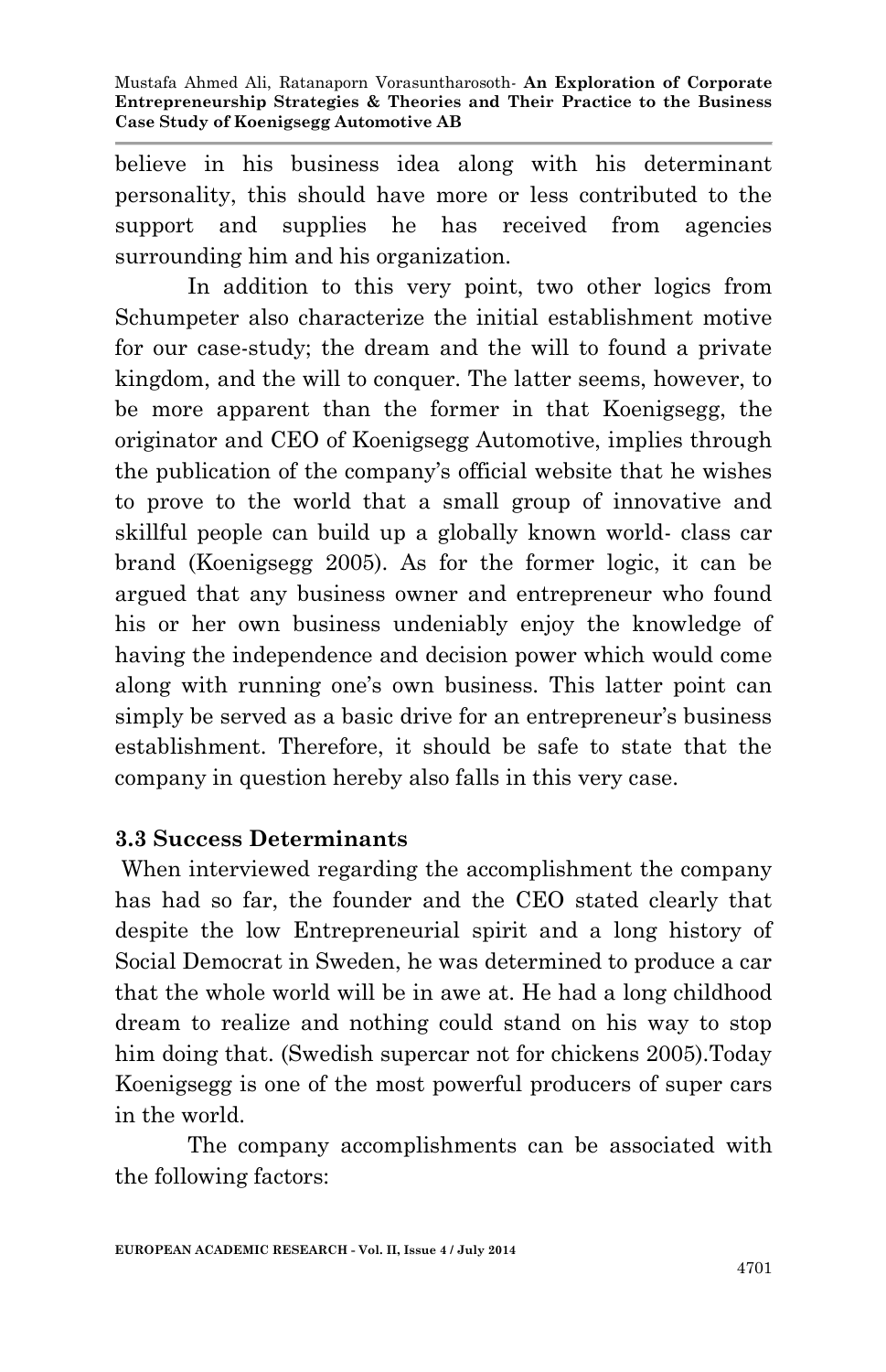**Factor Endowment**; Sweden is one of the largest producers of steel that is used in the production of cars. Apart from this important raw material, the government highly invests in education and stimulates advanced research at higher education institutions. The result is a population with acquired knowledgeable skill, hence availability of skilled and sophisticated labor. The fast growth of research facilities and technological know-how in Sweden also is another factor that led to the faster growth of Koenigsegg. According to the founder, Sweden's automotive history, its high-tech electronics and aviation industries and design traditions make the country a good base. (Koenisegg Official Website 2005**).**

**Related and Supporting Industries**; As a producer of steel, the country already established itself as one of the car best producer with the like of Volvo, Scania etc. With a long tradition of building high quality cars and availability of a large number of suppliers to the racing car industry, Sweden offered a suitable breeding ground for the development of a world-class super car. There is also a large network of suppliers and partners in Sweden. They are small companies and craftsmen that produce low volumes of high quality components. Since its establishment the company has had a network of competent designers and engineers at its resources with connections both to Swedish Car industry and universities tied together. (Automobile Profiles and Reviews 2005).

The supplier industry takes advantage of R&D programs in Sweden, where vehicle manufacturers and suppliers cooperate to improve technology, efficiency and competitiveness. This includes a range of different enterprises. Autoliv, SKF, Haldex and SSAB are some of the big, wellknown global automotive suppliers with their headquarters in Sweden. (Koenigsegg CC8S 2005).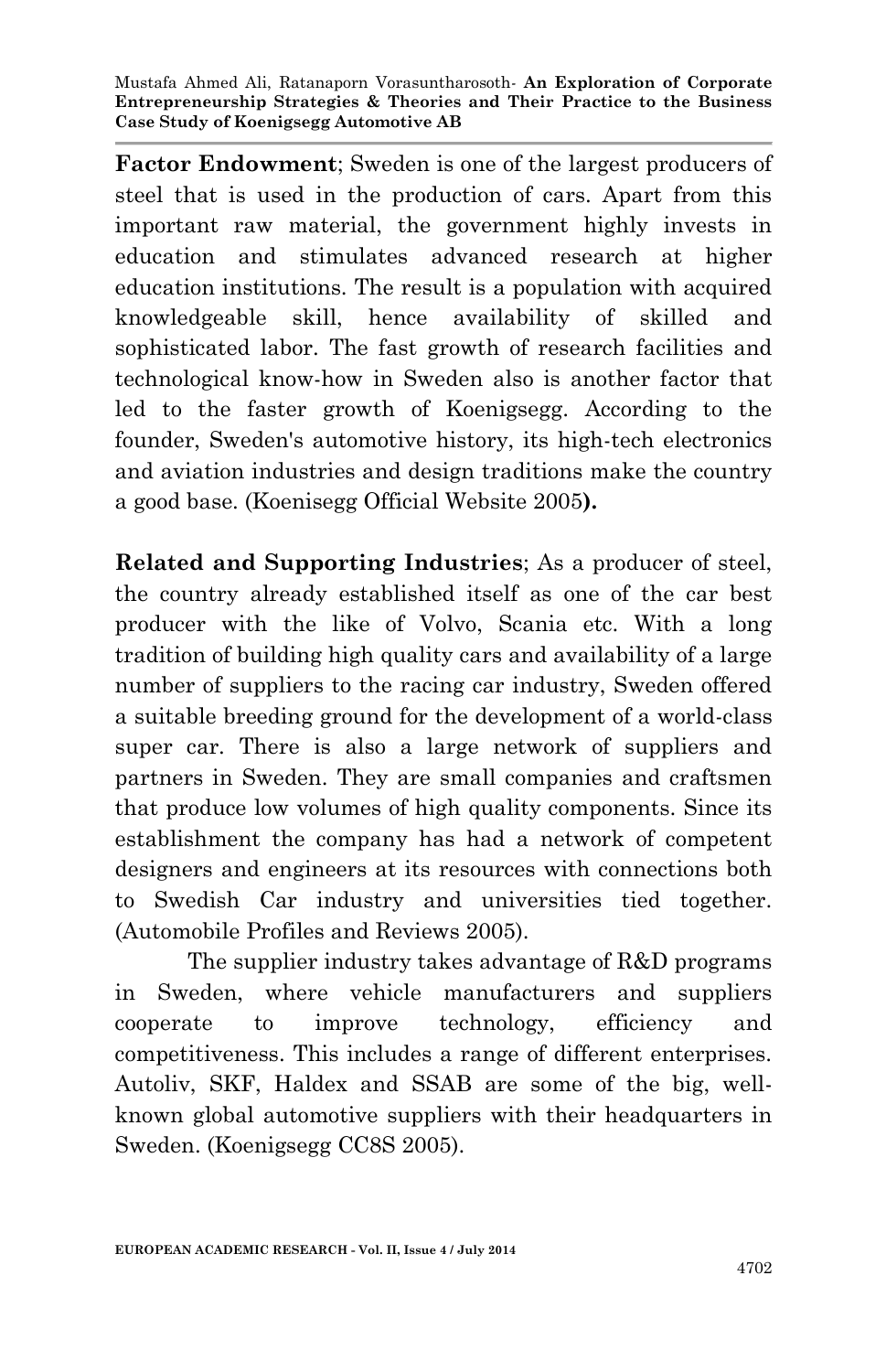**Product Safety**; Sweden is known for its competency when it comes to international concern for product safety. It is no surprise Koenigsegg customers have faith in the car as compared to its competitors. As a machine for safe driving, Koenigsegg creates each car specifically and crash-tests have verified that at least in terms of safety, a Koenigsegg is a truly Swedish car. Other active safety measures include superb handling combined with exceptionally strong brakes and good visibility from the driver seat. Sweden has a strong position in telematics and active safety systems. (Koenigsegg CC 2000).

Other factor that we noted in this company is the fact that there are very high variable and fixed costs; it proves hard for the company to offer its products at a fair price than its competitors. The production costs are very high due to expensive raw materials and the fact that both assembly and manufacture of the components is very labour intensive. However, because of the quality of the product the company has for the last five years won a large market. In less than a decade, Koenigsegg has achieved so much to the point of being one of the world's number one super car producers.

Nevertheless, the company applies the following Generic strategies developed by Michael Porter (Kotler 2003, p.106) they include:

**Differentiation;** The Company seeks quality leadership by concentrating in achieving superior performance over its competitors. Space- age materials and uncompromising quality both in finish and function make these cars among the very best in the automotive history. They reach higher top speeds and are more powerful than any other series-produced car today. The company is believed to be one of the fastest car producers in Europe.

Some of its competitive advantage includes the aerodynamics which is the best in its class. Its superior performance was tested and verified at Volvo's wind tunnel test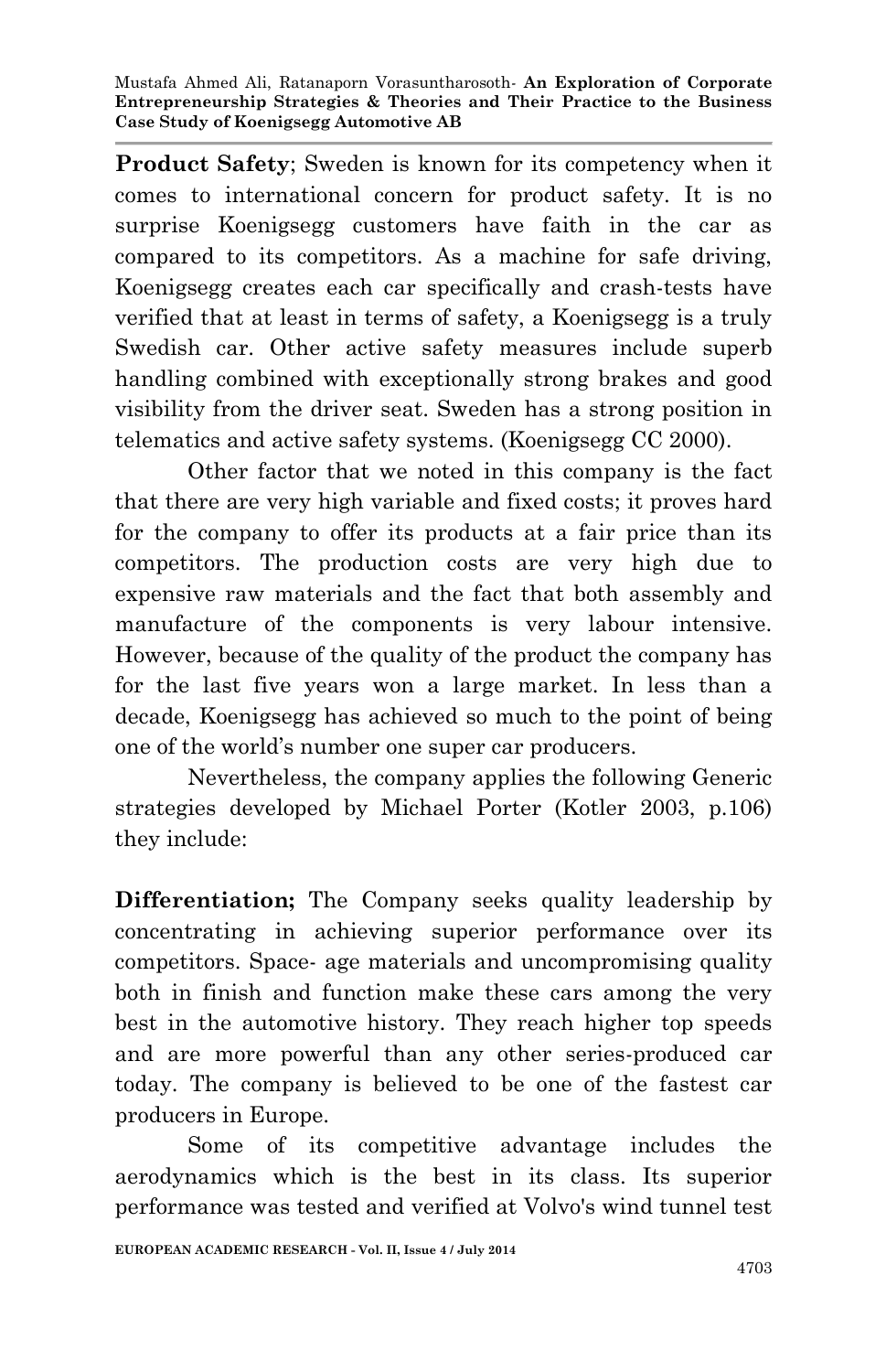facility in Gothenburg, Sweden. Since the car benefits from a low aerodynamic drag the car has a greater top speed advantage compared to competitors with similar horse-power output. (Koenigsegg CC 2000)

The company has at its assets extensive technology that describes a sample of inventions that make these cars stand out functionally as well as aesthetically. The Magazine Car and Driver performed a series of tests to the car and found it beating the competition on most accounts such as acceleration, lateral G and braking. (Koenigsegg Breaks World Record 2005).

**Focus;** Koenigsegg manufactures exclusive super sports cars for select elite of enthusiasts. They are mainly professionals and or wealthy people who are able and willing to pay a high price for the products. The company focuses differentiation as their strategy towards this group. (Koenigsegg Breaks World Record 2005)

**Production;** Producing cars at a faster rate than its competitors could be another factor for Koenigsegg's success. When interviewed, the founder related this success with the size of the company. According to him, his small organization can practice agility and innovation and can go straight from idea to production and can bypass bureaucracy. There is no delay in decision making as it is the case in big companies and there is autonomy to realize radical ideas within a short time of period. It's a small independent company, but it seems that they have received a lot of support from large Swedish businesses and prominent businessmen. (Koenigsegg Official Web site).

**Customization;** Koenigsegg AB stands out as a company that produces its cars upon customers' preferences and tastes. Individualizing of cars gives the company capacity to interact with its customers hence forming a relationship. Customization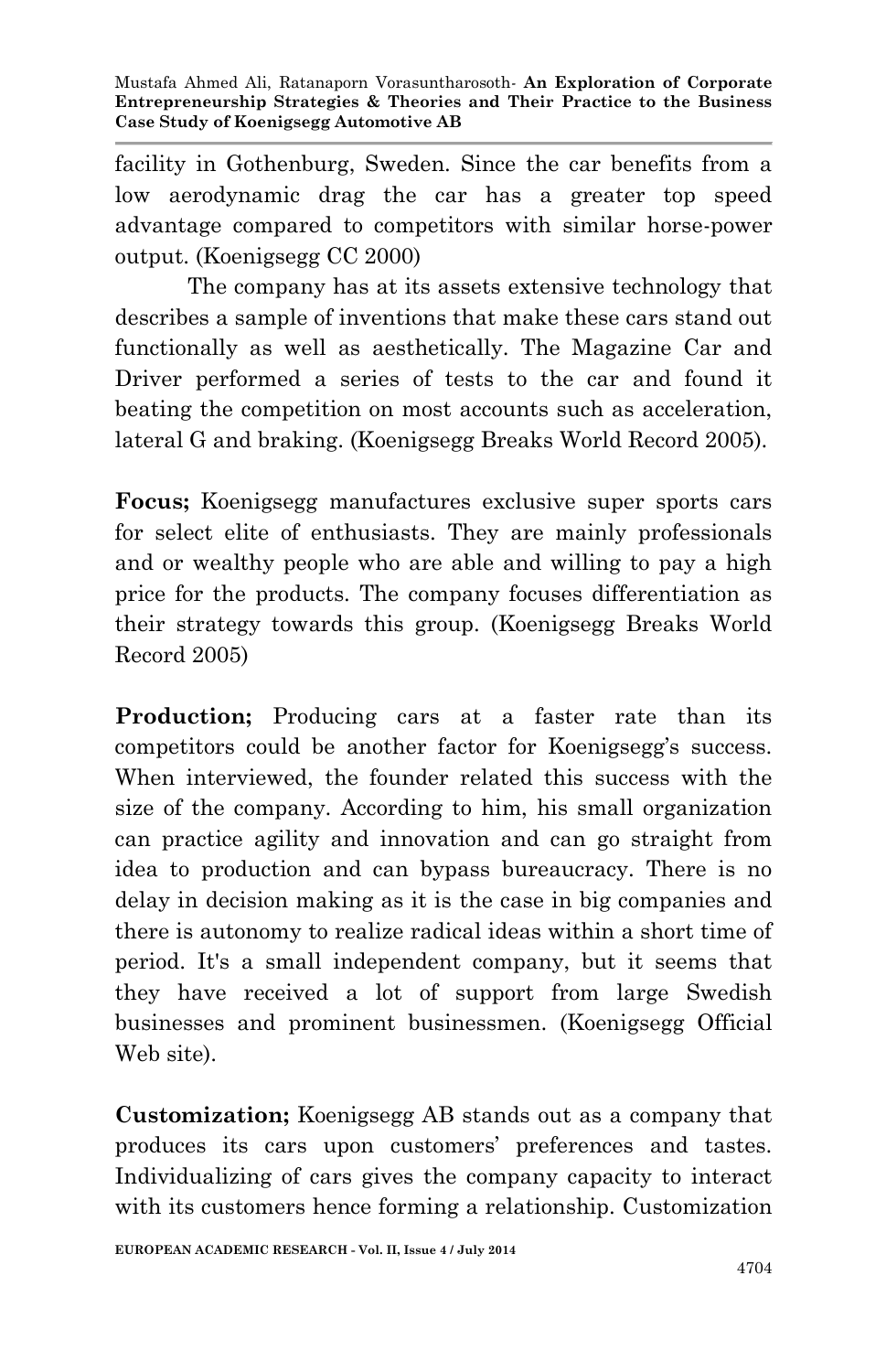is difficult to implement leading to raised costs of the cars. However, as stated before, the customers are affluent people who are prepared to pay. (Automobile Profiles and Reviews 2005).

# **3.4 Implications of policies and policy makers for the company**

## **3.4.1 The role of a company's environment**

Public regulations in the location an entrepreneur is operating in can be crucial for a company's future success. This not necessarily means a call for an active governmental constraining of markets but more the creation of "good conditions for individuals, enterprises and regions to pursue ideas in" (Lundström 2003, p. 224).

Generally speaking, SMEs oftentimes might disproportionately be affected by regulative measures since these measures often do not differentiate according to firm size. A differentiation according to size, in particular a simplification of regulations and procedures, can therefore be a significant improvement of the situation of SMEs. This especially seems relevant regarding the fact that Entrepreneurs regard bureaucratic burdens as a major obstacle in running a business (European Commission 2003, p. 15).

A sophisticated regulatory environment which might have direct as well as indirect effects on an entrepreneurial company is therefore a crucial issue.

Furthermore, taking into consideration the network approach to company analysis helps to structure and clarify the environmental setting. This approach comprises relevant aspects such as network learning, commitment, relationship building, etc., which all determine a company's path of development. On a more detailed level, this view can be applied to single parts of the value chain, such as distribution functions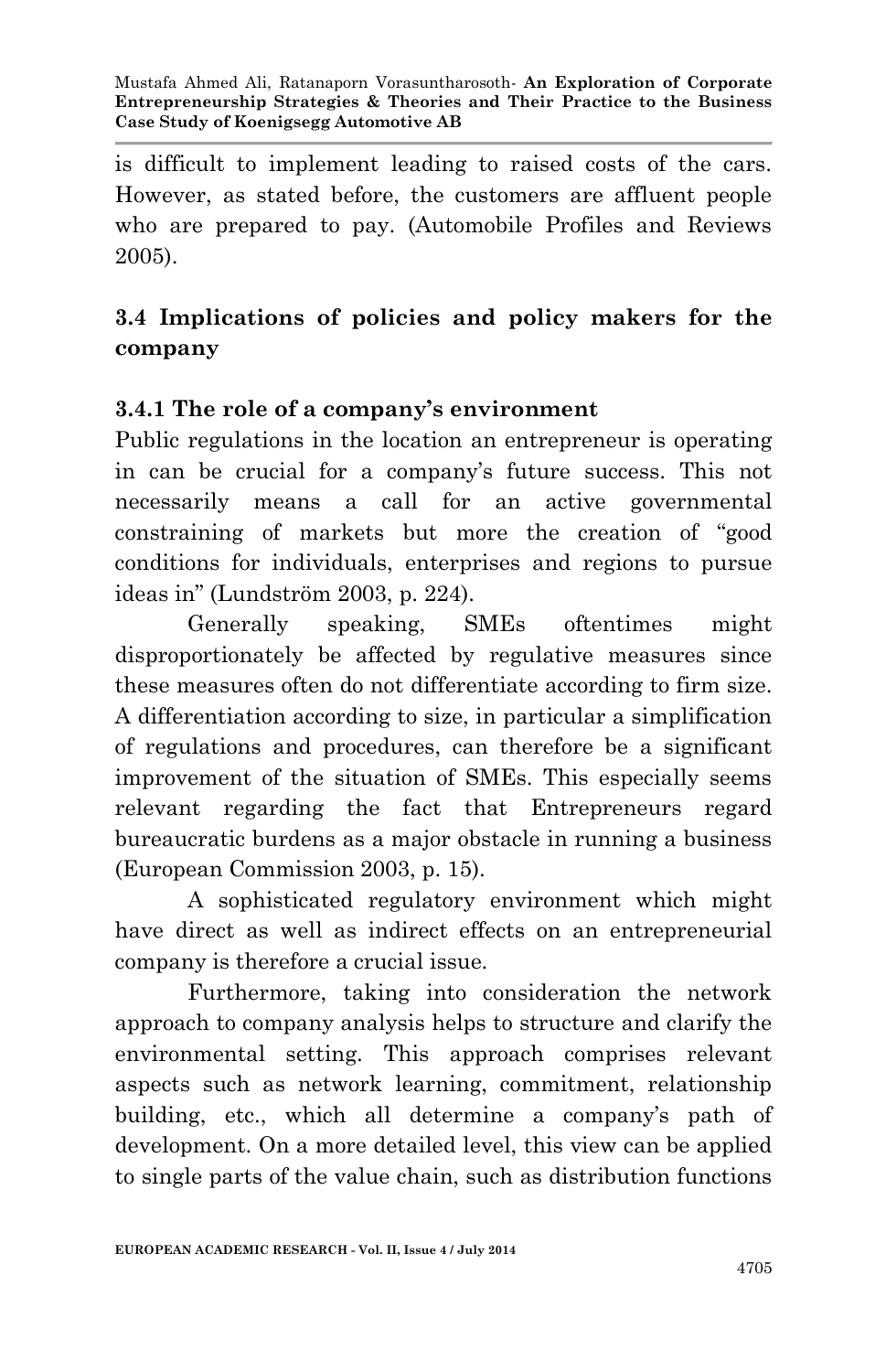only, as well as internationalization processes of a firm (Johanson, Mattsson 1994, p. 326 et seq.).

More relevant in this context is the fact that the application of the network view is also appropriate for entrepreneurially characterized companies or actors. Burt (2000) points out that the achieved rate of return of a company (in this case a synonym for company success) is dependent on the structure of a company's network and the location of a company's contacts in the social structure of the relevant competitive arena. These network boundaries, i.e. the relationships of one player with another are defined as social capital. This and two other kind of capital, namely financial capital and human capital are considered relevant by Burt for applying the network view on an entrepreneurial company (Burt 2000, p.280 et seq.).

In turn, the shape of the arena the described capital accumulates is not only influenced by private actors such as entrepreneurs. It is just as well influenced by regulations introduced e.g. by governmental institutions. Only in a positive regulatory environment, competitive and innovative players can emerge, form networks and in the end foster each other's business development. Concluding, also from a network perspective an analysis of an entrepreneurial company's environment is crucial for understanding its structure and success patterns.

#### **3.4.2 The entrepreneurial environment in Sweden**

Based on the aspects addressed in 2.1, a closer look on the entrepreneurial environment Koenigsegg is confronted with seems evident. Unfortunately, a lack of detailed information concerning the company's interaction with public institutions and other regulatory issues limits the scope of analysis. Therefore, the analysis delivered has to take place on a more general level and approaches relevant issues on the national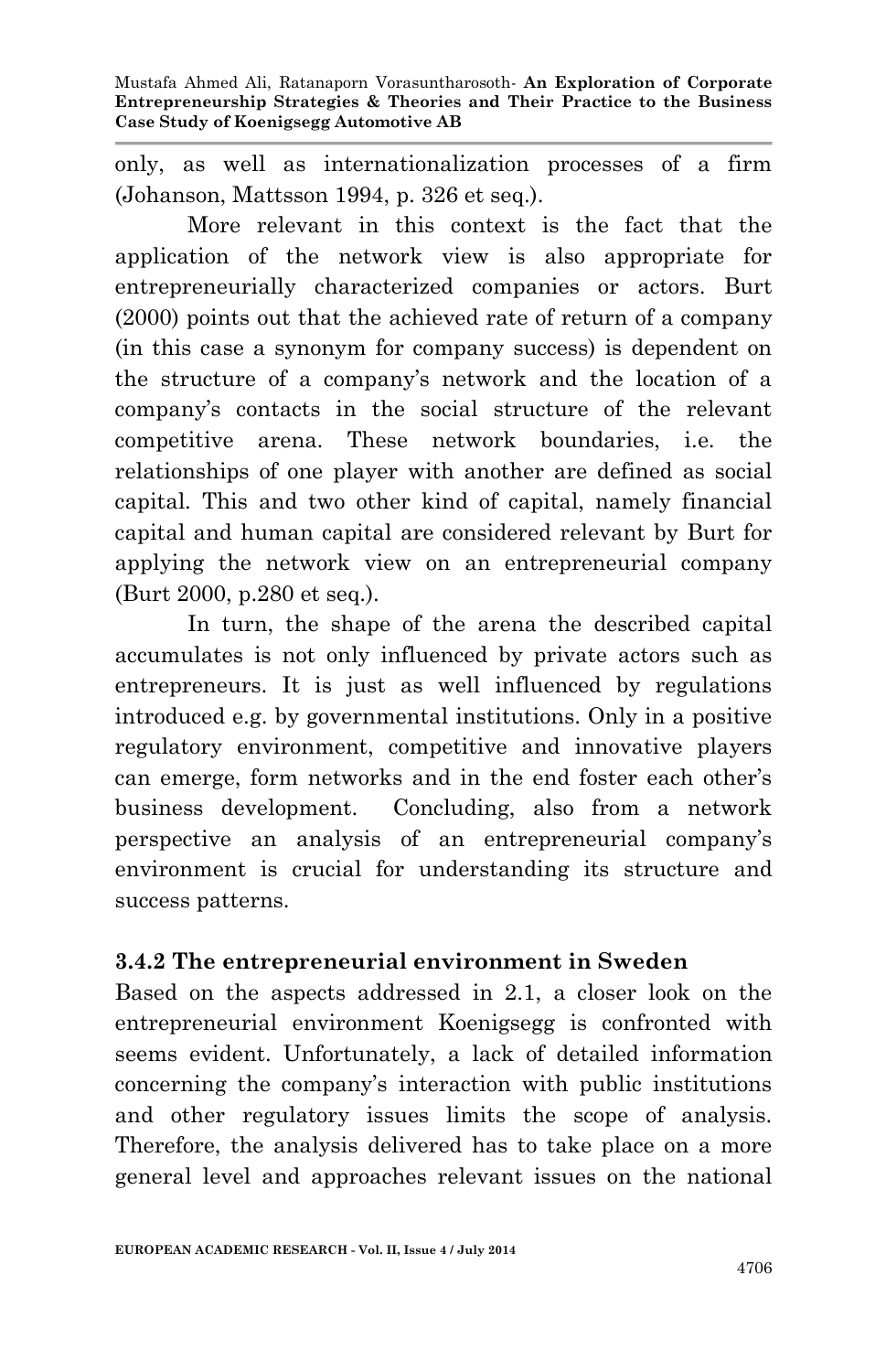level, i.e. analyzing Sweden as the business environment respectively competitive arena.

Sweden is the home location of Koenigsegg and furthermore the majority of its suppliers and partners, mainly smaller companies, are located in Sweden (Koenigsegg 2005e).

These suppliers might have profited from a shift of Swedish governmental policy from promoting larger enterprises to fostering SMEs. Several factors lie behind this shift of focus. The main reason is that in Sweden, as well as in many other countries, the role of SMEs as job creators compared to larger companies has increased (Lundström 2003, p. 223). In the end, this leads to a positive effect on GDP growth (European Commission 2003, p. 6).

As concrete measures, in 1999 a regulation to reduce the administrative burden on SMEs was passed, as well as two expert commissions established. This led to a restructuring of the SME support system in 2001. This system e.g. comprises the work of NUTEK (Swedish Agency for Economic and Regional Growth) and the state agencies VINNOVA and ITPS. These and other agencies report to the ministry of industry (Lundström 2003, p. 225). Thereby, a constant information flow to governmental decision makers concerning the needs of SMEs should be given.

Due to the specific characteristics of Koenigsegg, those governmental policy measures that affect the development of innovative companies in the technical field are those that indirectly determine Koenigsegg's foundation of success.

In this sense, the Swedish government successfully contributed to a beneficial environment for the company. Especially the activities of the above mentioned state agency VINNOVA support this point of view. These activities follow the Triple Helix approach, describing the necessity of collaboration between actors from the field of business, research/science and political institutions. This way, among other goals, problem-oriented research and effective innovation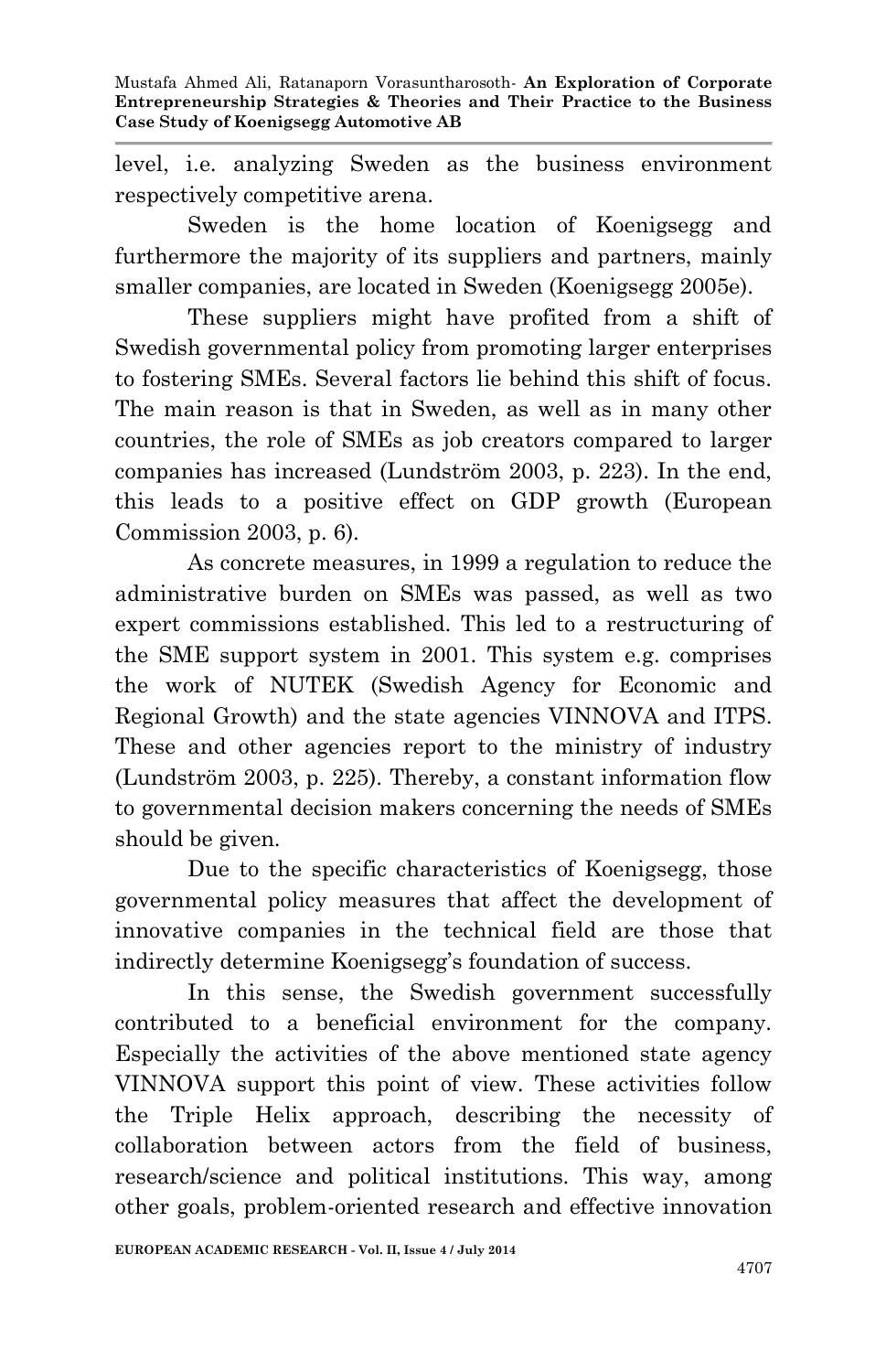systems should be established (Vinnova 2002, p. 6). Furthermore, the 18 growth research areas Vinnova focuses on comprise several areas that seem very relevant for the Koenigsegg products, such as manufacturing of complex products or lightweight materials (Vinnova 2005, p. 15 et seq.).

However, due to the mentioned lack of detailed information, a direct link between activities of the mentioned institutions and Koenigsegg's success cannot be drawn.

Nevertheless, the positive environment for technology based companies is illustrated by Sweden's strong position in regards to sectorial patenting performance. In most hightechnology and medium-high-technology fields Sweden obtains a leading role. The number of patents in most high-tech sectors in relation to population is, apart from the USA, Japan, Germany and Switzerland, higher than in any other country. On the other hand, it has to be pointed out that SMEs account only for a minor share of those patents (Marklund et al. 2004, p. 26).

A more general measure to promote SMEs has furthermore been the simplification of tax procedures (Lundström 2003, p. 230), another aspect that might have had positive influence on Koenigsegg's development.

To sum up, several policy measures introduced by the Swedish government or appending institutions contributed to the creation of an environment that has the potential to show positive impact on Koenigsegg's business activities. This particularly refers to high-technology sectors, which appear most relevant regarding the company's complex products. As pointed out earlier, a more direct linking of policy effects on the company is hardly possible due to missing information.

# **Conclusion**

The purpose of this paper was first to give a brief insight into the theoretical background in regards to entrepreneurial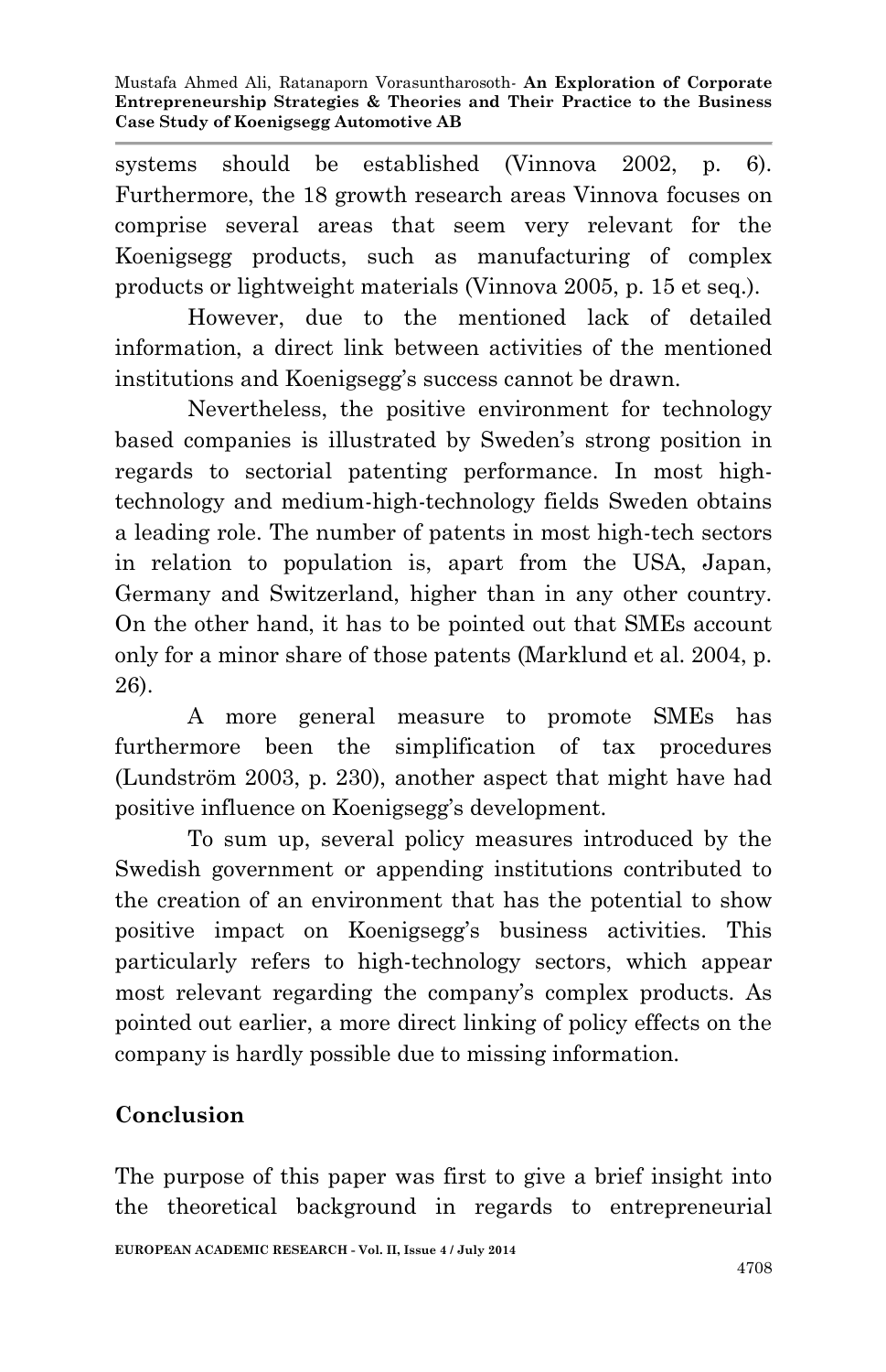research. Second, it was intended to apply this background – to a certain extend – to the example of Koenigsegg AB. This is mainly comprised to identify entrepreneurial characteristics, possible success factors deriving from those company characteristics and to connect the company to its environment.

In order to approach this objective, a brief literature review has been followed by the business case application, consisting of a company presentation, an identification of entrepreneurial characteristics as well as success factors. Finally, an investigation of the company's environment has been delivered.

As an outcome, we conclude that Koenigsegg AB in deed shows factors indicating a strongly entrepreneurial character. This conclusion mainly derives from the important role of technological innovation. Successful innovations are crucial to achieve product differentiation against competitors. Furthermore, the company founder, Christian von Koenigsegg can be regarded as a charismatic leader who connects his personal objectives to the company's objectives and thereby serves as a driving force of the company's development.

A second outcome is that there are factors that indicate that, in an entrepreneurial sense, without a positive business environment the positive development of Koenigsegg would have hardly been possible. This conclusion is derived from the company's dependence on a sophisticated business network of mainly smaller technology suppliers. Such network in turn can only evolve in a regulatory environment that recognizes the specific need of entrepreneurial, i.e. small, innovative and dynamic firms.

#### **REFERENCES**

Accurate Technologies. 2005. About ATI. http://www.accuratetechnologies.com/about.html.

**EUROPEAN ACADEMIC RESEARCH - Vol. II, Issue 4 / July 2014**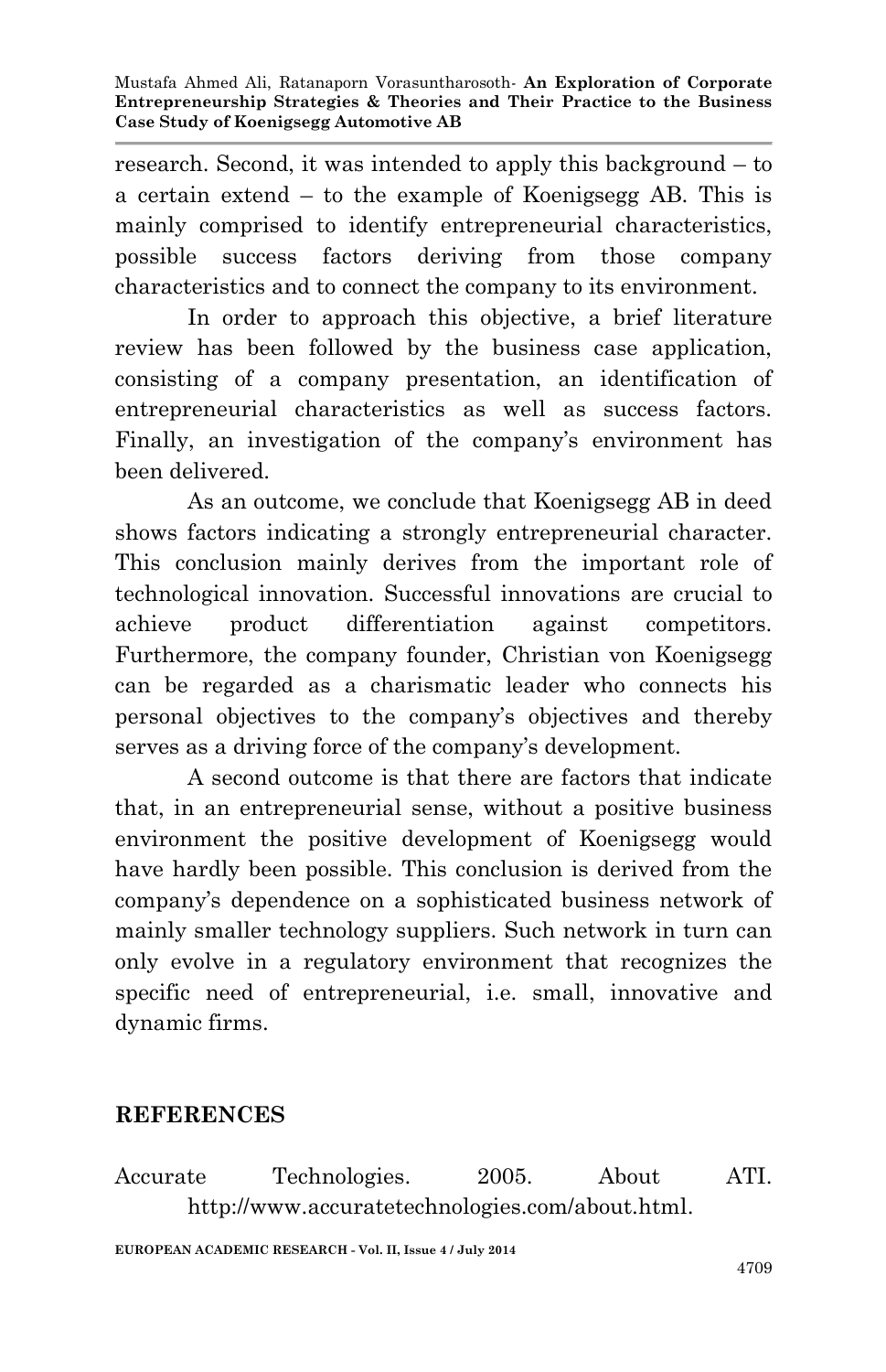Advanced Composites. 2005. Introduction. http://www.advancedcomposites.com/webcat1/psg/sm104 9.pdf

Automobile Reviews. www.myautoworld.com.

- Automobile profiles and reviews. http://myautoworld.com/autos/koenigsegg/koenigsegg.ht ml.
- Burt, R. S. 2000. "The Network Entrepreneur." In *Entrepreneurship. The social science view*. Edited by S. Swedberg, 281-305. Oxford.
- European Commission 2003. "Green Paper: Entrepreneurship in Europe."
- Herbert, R. F., and A.N. Link. 1982. "The Entrepreneur. Mainstream Views and Radical (New York)." In *Enterpreneurship. The social science view*, edited by S. Swedberg, 80. Oxford.
- Johanson, J. and Mattsson, L.-G. 1994. "The markets-asnetworks tradition in Sweden." In *Research Traditions in Marketing*, edited by G. Laurent, G. L. Lilien, and B. Pras, 321-342. Boston.
- Koenigsegg. 2005a: Overview. http://www.koenigsegg.com/company/index.asp
- Koenigsegg. 2005b. A word from Christian. http://www.koenigsegg.com/company/index.asp?submen  $u=2$ .

Koenigsegg. 2005c. Brief company info. http://www.koenigsegg.se/company/index.asp.

Koenigsegg. 2005d. Press Release. www.kynegsegg.se

- Koenigsegg. 2005e. CC8S Classic Driver. http://www.autozine.org/html/Koenigsegg/CC8.html
- Koenigsegg. 2005f. Breaks World Record for Production Cars, http://boards.ign.com/board.
- Koenigsegg. 2005g. The cars. [http://www.koenigsegg.se/thecars/index.asp?submenu=1.](http://www.koenigsegg.se/thecars/index.asp?submenu=1)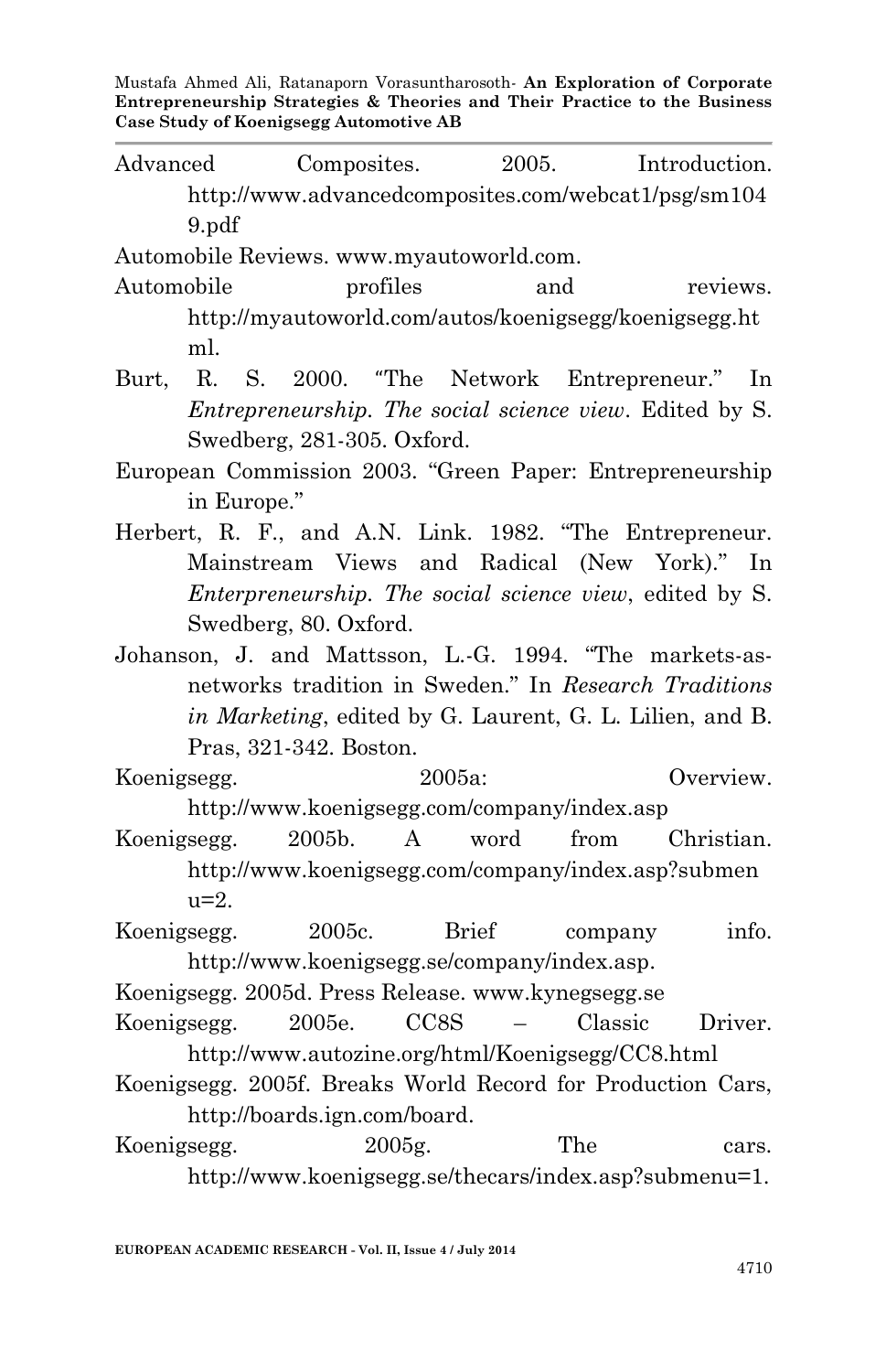|                                                                                                                                                                           | 2005h.                                                                                                                                                                                                     | <b>News</b> |          |                         |
|---------------------------------------------------------------------------------------------------------------------------------------------------------------------------|------------------------------------------------------------------------------------------------------------------------------------------------------------------------------------------------------------|-------------|----------|-------------------------|
| Koenigsegg.                                                                                                                                                               |                                                                                                                                                                                                            |             | and      | events,                 |
|                                                                                                                                                                           | http://www.koenigsegg.se/news/index.asp.                                                                                                                                                                   |             |          |                         |
| Koenigsegg.                                                                                                                                                               |                                                                                                                                                                                                            | 2005i.      |          | History.                |
|                                                                                                                                                                           | http://www.koenigsegg.se/company/index.asp?submenu=                                                                                                                                                        |             |          |                         |
| $3$ .                                                                                                                                                                     |                                                                                                                                                                                                            |             |          |                         |
| Koenigsegg.                                                                                                                                                               | 2005j.                                                                                                                                                                                                     |             |          | Koenigsegg Engineering. |
|                                                                                                                                                                           | http://www.koenigsegg.se/thecars/engineering.asp?subm                                                                                                                                                      |             |          |                         |
| $enu=5.$                                                                                                                                                                  |                                                                                                                                                                                                            |             |          |                         |
| Koenigsegg.                                                                                                                                                               | 2005k.                                                                                                                                                                                                     |             | The      | CCR.                    |
|                                                                                                                                                                           | http://www.koenigsegg.se/thecars/index.asp?submenu=3.                                                                                                                                                      |             |          |                         |
| Koenigsegg.                                                                                                                                                               | 20051.                                                                                                                                                                                                     |             | Official | Website.                |
|                                                                                                                                                                           | www.koenigsegg.se/includes/viewImage.asp.                                                                                                                                                                  |             |          |                         |
| Koenigsegg CC 2000. http://www.supercar.net/cars/935/html.                                                                                                                |                                                                                                                                                                                                            |             |          |                         |
| Kotler, P. 2003. Marketing Management, Pearson Education                                                                                                                  |                                                                                                                                                                                                            |             |          |                         |
| Incorporation.                                                                                                                                                            |                                                                                                                                                                                                            |             |          |                         |
| Lundström, A. 2003. "The Case of Sweden" in "Towards an                                                                                                                   |                                                                                                                                                                                                            |             |          |                         |
|                                                                                                                                                                           | Entrepreneurship Policy - A Nordic Perspective.                                                                                                                                                            |             |          |                         |
| Marklund, G. et al. 2004. The Swedish national innovation                                                                                                                 |                                                                                                                                                                                                            |             |          |                         |
|                                                                                                                                                                           | system $1970 - 2003$ . Stockholm.                                                                                                                                                                          |             |          |                         |
| Martin L. 2000. "Value and Entrepreneurship in the America."                                                                                                              |                                                                                                                                                                                                            |             |          |                         |
|                                                                                                                                                                           | In <i>Entrepreneurship. The social science view</i> , edited by S.                                                                                                                                         |             |          |                         |
|                                                                                                                                                                           | Swedberg, 110-124. Oxford.                                                                                                                                                                                 |             |          |                         |
|                                                                                                                                                                           |                                                                                                                                                                                                            |             |          |                         |
|                                                                                                                                                                           |                                                                                                                                                                                                            |             |          |                         |
|                                                                                                                                                                           |                                                                                                                                                                                                            |             |          |                         |
|                                                                                                                                                                           |                                                                                                                                                                                                            |             |          |                         |
|                                                                                                                                                                           |                                                                                                                                                                                                            |             |          |                         |
|                                                                                                                                                                           |                                                                                                                                                                                                            |             |          |                         |
|                                                                                                                                                                           |                                                                                                                                                                                                            |             |          |                         |
| Mises, L.V. 1881-1993. "The Entrepreneurship and Profit." In<br>Report on European Cars. www.supercarfreak.com.<br>Schumpeter, J.A. 2000. "1883-1950. Entrepreneurship as | <i>Entrepreneurship. The social science view, edited by S.</i><br>Swedberg, 81-109. Oxford.<br>Innovation." In <i>Entrepreneurship</i> . The social science<br>view, edited by S. Swedberg, 51-75. Oxford. |             |          |                         |

Swedberg, R. 2000. "The Social Science View of Entrepreneurship: Introduction and Practical Applications." In *Entrepreneurship. The social science view,* edited by S. Swedberg. Oxford.

Swedish Supercar. http://en.wikipedia.org/wiki/Koenigsegg.